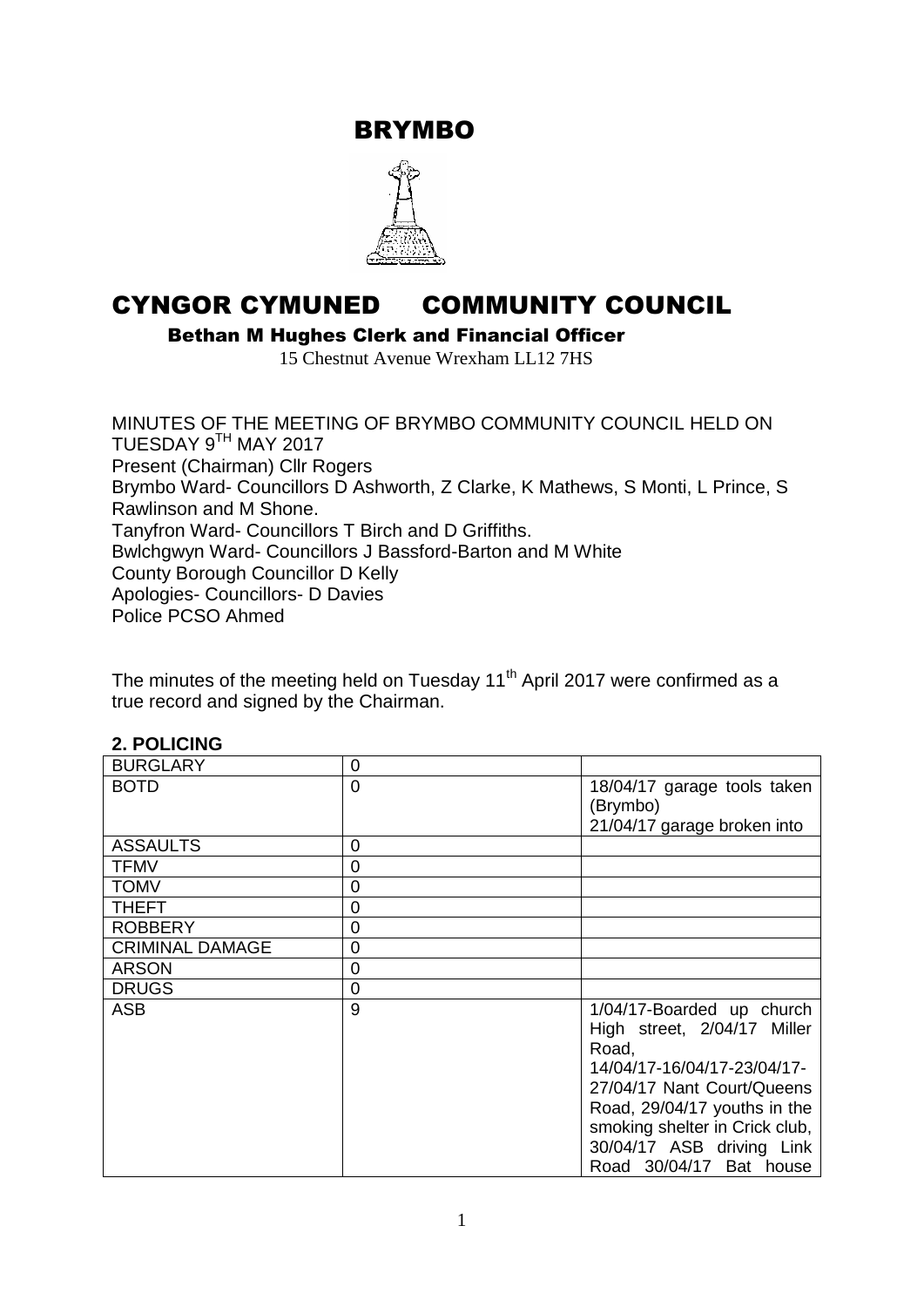| ור<br>א∿י<br>74G<br>''<br>- 53<br>___ |
|---------------------------------------|
|---------------------------------------|

Police & Council-Walkabout with Councillor Rogers discussed local issues.

Council-regular patrols conducted due to scaffolding in the area (which has been a deterrent)

Emerging issues-ASB driving in Brymbo.

Regular patrols conducted to alleviate the ASB issues.

Tanyfron- horse on the road (3 calls)

Tanyfron- lawnmower reported in Tanyfron area when officers attended it had been dumped, it was disposed of.

Good news stories-regular hi-visibility foot and vehicle patrol conducted in Brymbo and Tanyfron due to this we have been able to lower the amount of ASB in the area. Walkabout conducted with Councillor Rogers and discussed local issues.

I have also dealt with calls via my phone which are no logged on our systems over the last month.

PCSO Ahmed reported that there had not been any issues with youths in the village that month. Instances of grit bins being turned over had been reported and a number of calls re noise in Brymbo. Cllr Rogers thanked PCSO Ahmed for her continuing work in obtaining grant funding for activities for youths in the village, PCSO Ahmed asked members to consult with her if they knew of any projects or activities which would benefit the youths. Cllr Rogers thanked PCSO for attending the meeting on her day off.

## **3. COUNTY BOROUGH COUNCILLOR'S REPORTS**

Cllr Kelly said all was fairly quiet as it was the post-election period. The traffic calming scheme had gone out to procurement and Darren Green had been on leave. There was a meeting that week of the BVH Assoc. and one the week later of the residents Assoc. He would make both Associations aware of the vacancy in Bwlchgwyn. Cllr Shone asked if it was still the case that the Fields in Trust would remove any covenant on the King George land if a similar piece of land was found in its stead. Cllr Kelly said that it was still the case. Cllr Shone asked if Coed y Felin field could be considered as it had no trust status. Cllr Rogers said that as it was a designated school field this could not be considered under the Fields in Trust scheme. Cllr Shone said that it may be worth considering challenging this decision. Cllr Kelly said that he would continue to work with WCBC to come to a satisfactory conclusion for all involved.

The Clerk read out an e-mail she had received from a resident of Bwlchgwyn who was requesting that the CC cut back overgrown brambles which were coming through to her property. CBC Kelly said that he knew the area and asked it the Clerk would contact Tony Crofts who maintained the War Memorial site and see if he would look at this. Cllr Rogers said that WCBC were in the proceeds of appointing personnel to the Youth services posts that BCC had agreed in principle to fund. Cllr Shone asked for clarification that BCC would vet the process before funding. Cllr Rogers said that it would. There would be a SLA in place which BCC would agree to. Cllr Mathews said that funding for the new school had now changed and detailed planning would begin in the next 6-8 weeks. He said he plans were in place to start cutting turf with a completion date of 2018-2019 if everything went to plan.

## **4. ROADS**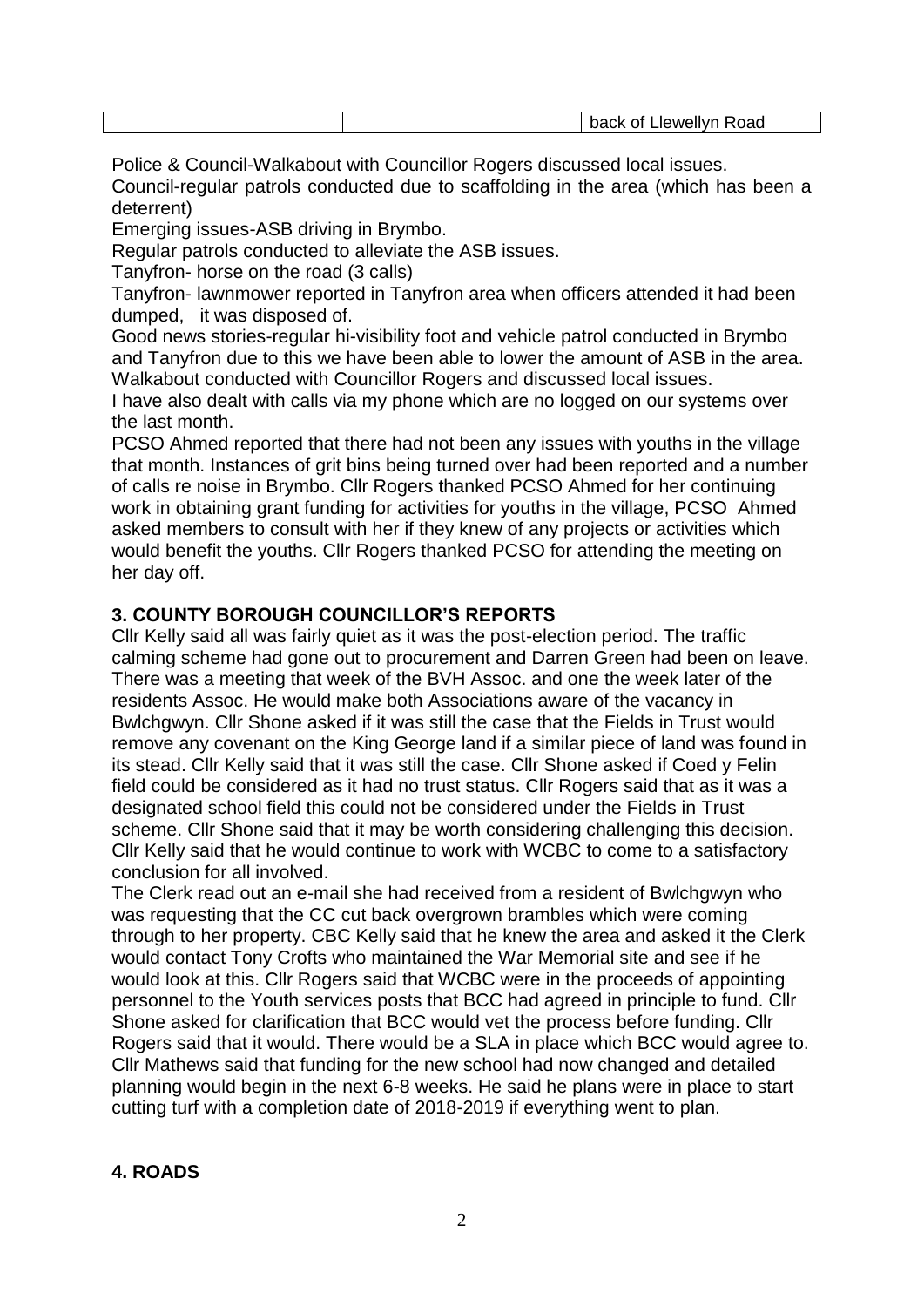No further information.

## **5. BUS SHELTER SERVICES AND STOPS**

No further information.

# **6. PLAYING FIELDS AND PLAYGROUNDS**

The Clerk had received 3 quotes from WCBC for the Cae Merfyn Play Area. These were passed to the Tanyfron Councillors. Cllr Mathews proposed that the quotes be taken to the school for the pupils to be consulted on preference. Cllr Ashworth seconded the proposal. A vote was taken. All were in favour.

Cllr Mathews said that he had been approached by local sides wanting to know the fee for Bronwens Green playing field. Cllr Mathews proposed that the fees be £25.00 per match without the use of the changing rooms and £35.00 for the use of the changing rooms. Cllr Prince seconded the proposal. A vote was taken. All were in favour. The Chairman requested that a sub-committee meeting take place during the next month.

Cllr Rawlinson had obtained a quote for the path for the Skate Park. He would pass this quote for the works to the Clerk and if it met the specification set out by WCBC, members could agree to go ahead with it as it was considerably cheaper than any other quotes obtained. Cllr Rawlinson proposed that this be done. Cllr Monti seconded the proposal. A vote was taken. All were in favour. Cllr Rogers would send the specification to the Clerk and she would liaise with Cllr Rawlinson.

## **7. FOOTPATHS/LIGHTING**

No further information.

## **8. WAR MEMORIAL**

No further information**.** 

## **9. PLANNING**

DEMOLITION OF EXISTING STRUCTURE AND ERECTION OF 9.NO AFFORDABLE APARTMENTS WITH ASSOCIATED PARKING AND ACCESS ENGLISH METHODIST CHAPEL HIGH STREET BRYMBO

P/2017/0319- Observations made by CBC Rogers. The Chairman asked that any observations be made through the planning reps who would forward to WCBC on behalf of BCC.

GROUND AND FIRST FLOOR EXTENSIONS WITH INTERNAL ALTERATIONS 10 RUTHIN ROAD BWLCHGWYN

P/2017/0335- No observations.

# **10. INTERNAL AUDIT REPORT**

The Clerk read out an e-mail she had received after the calling of the Internal Audit. This was from Auditor General. It set out a four year governance theme for Community Councils with the emphasis foe 2017-2018 being on the effectiveness of the internal audit and the use of reserves. The Clerk read out her internal audit report from JDH Business services.

The Annual Return cast a figure of £263629 and not £263627 as it should be. The Clerk had amended the Annual Return and placed the correct figure in box 4 and box 6.JDH noted that the bank reconciliation example they gave should be used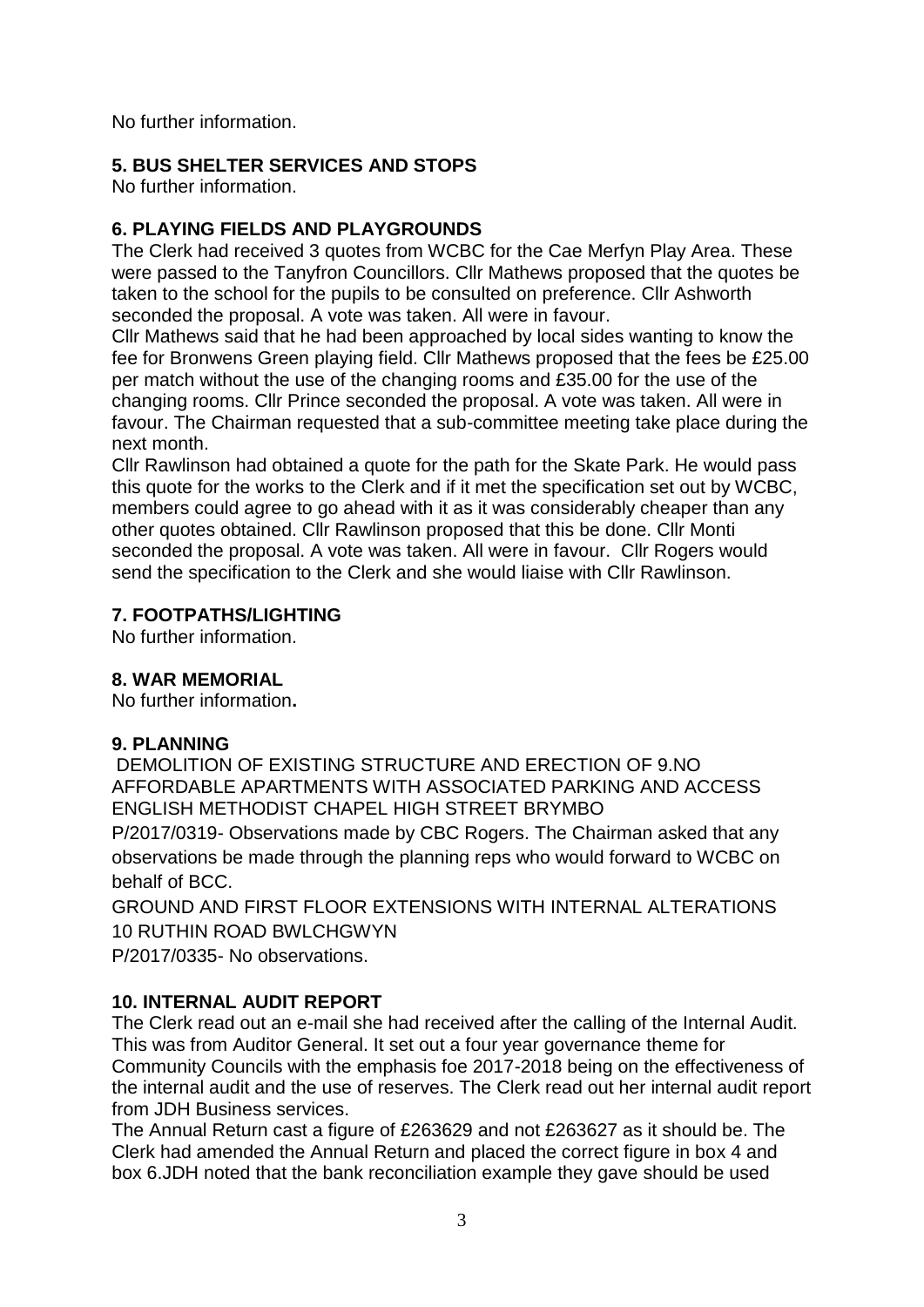from now on and not the one the Clerk had previously used. The quarterly reconciliation should show opening balances, income received, payments and the negative figure of the lighting account should be addressed. This was noted.The financial regulations currently required 3 priced estimates for all expenditure in excess of £300.00. The Council should therefore review the reasonableness of the £300.00 established in the financial regulations. Members agreed that financial regulation numbered 11.1 g be amended in line with the standing orders from £300.00 to £7000.00. The investment strategy provided was not a proper investment strategy. Members agreed that a finance sub-committee be established with a view to discussing thoroughly an investment strategy and have one in place before the next internal audit was called. Significant variances needed to be provided from now on, on a quarterly basis rather than annually. The Clerk would provide this to members. The fidelity insurance cover was £250000. This needed to be amended to £283000. The Clerk had informed the insurance company and this had now been done. The Council needed to breakdown year end balances into each named reserve. If the general reserve was in excess of one year's net operating expenditure then level of precept should be reviewed. This would be discussed by the finance sub-committee. It was agreed that the Annual Return be approved by Council and the Chairman and Clerk signed the bank reconciliation and the Annual Return. The Clerk told members that all the documentation with regard to the External Audit would now be sent to the Auditors.

#### **11. SAFETY SURFACE AT RAILWAY ROAD & MOUNTAIN VIEW**

The Clerk had received an e-mail from WCBC saying that it had been identified in the 2016/2017 Annual inspection that the wet pour safety surface at the above play areas be monitored for further deterioration and that appropriate action may be needed. The surface had shrunk further causing a gap between the surface and the edging surround. This posed a low risk at present however; the warmer weather may cause the surface to curl up at the edges causing a trip hazard. WCBC had obtained three quotes. The Clerk told members that they were for:

Railway Road- £2089.00, £ 2352.00 and £2340.80.

Mountain View-£3299.00, £3556.00 and £3564.40.

The Chairman requested that a decision be deferred and he would request a site visit with WCBC officials. Members were in favour.

#### **12. CORRESPONDENCE**

NIGHTINGALE HOUSE-COMMUNITY EVENTS

13. ACCOUNTS FOR PAYMENT

| 3085 TONY CROFTS BWLCHGWYN W/M                  | 165.00  |
|-------------------------------------------------|---------|
| 3086 DEE VALLEY WATER BRONWENS GREEN            | 91.31   |
| 3087 EASILY.CO.UK WEBSITE RENEWAL               | 17.99   |
| 3088 JDH BUSINESS SERVICES INTERNAL AUDIT200.34 |         |
| 3089 SCOTTISH POWER TYF MUGA                    | 346.40  |
| 3090 TENOVUS DONATION                           | 100.00  |
| 3091 B M HUGHES REFUND OF POSTAGES              | 9.10    |
| 3092 B M HUGHES SALARY                          | $\star$ |
| 3093 BTRT HIRE OF ROOM 11/04                    | 30.00   |